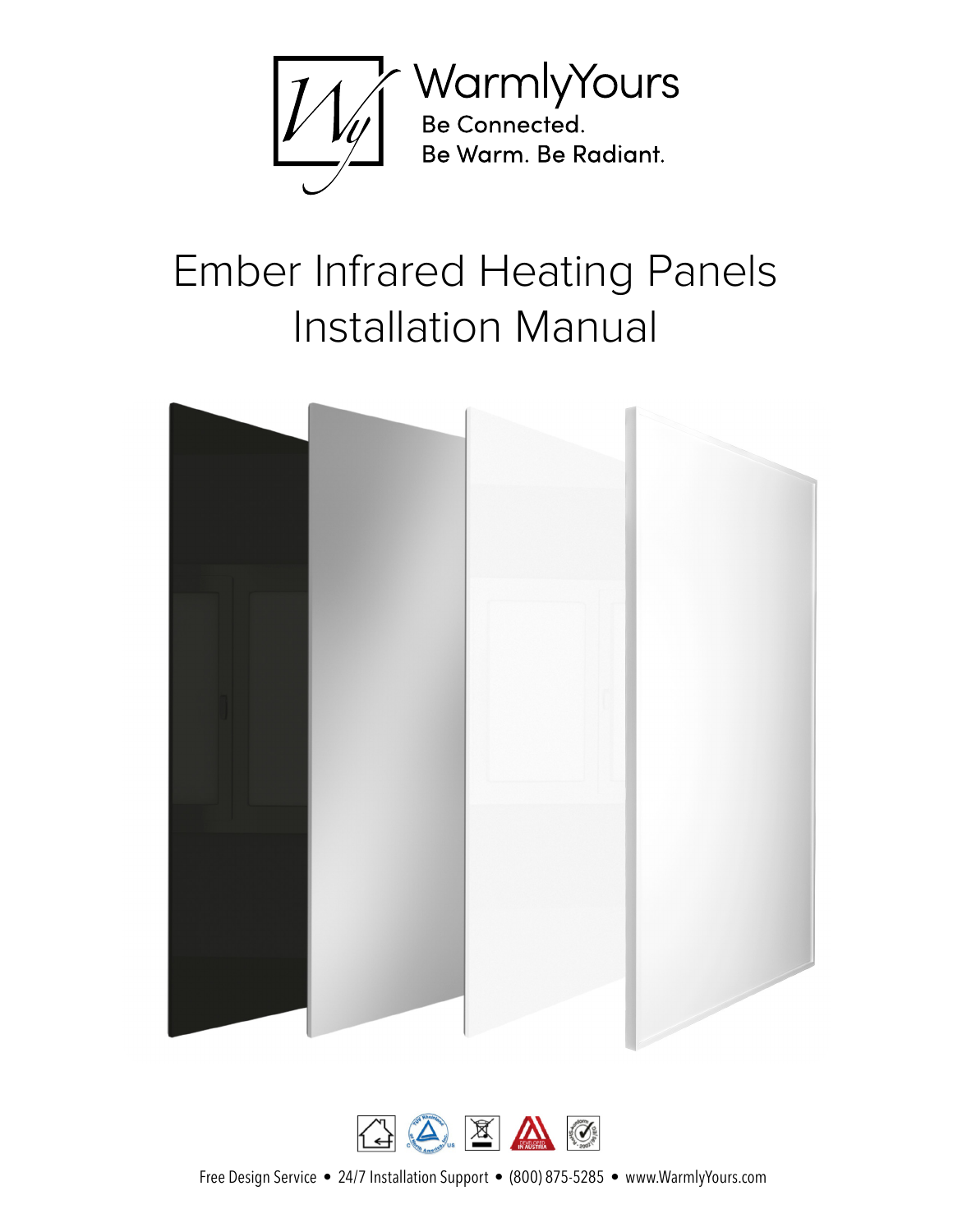# **Table of Contents**

### Sections:

### page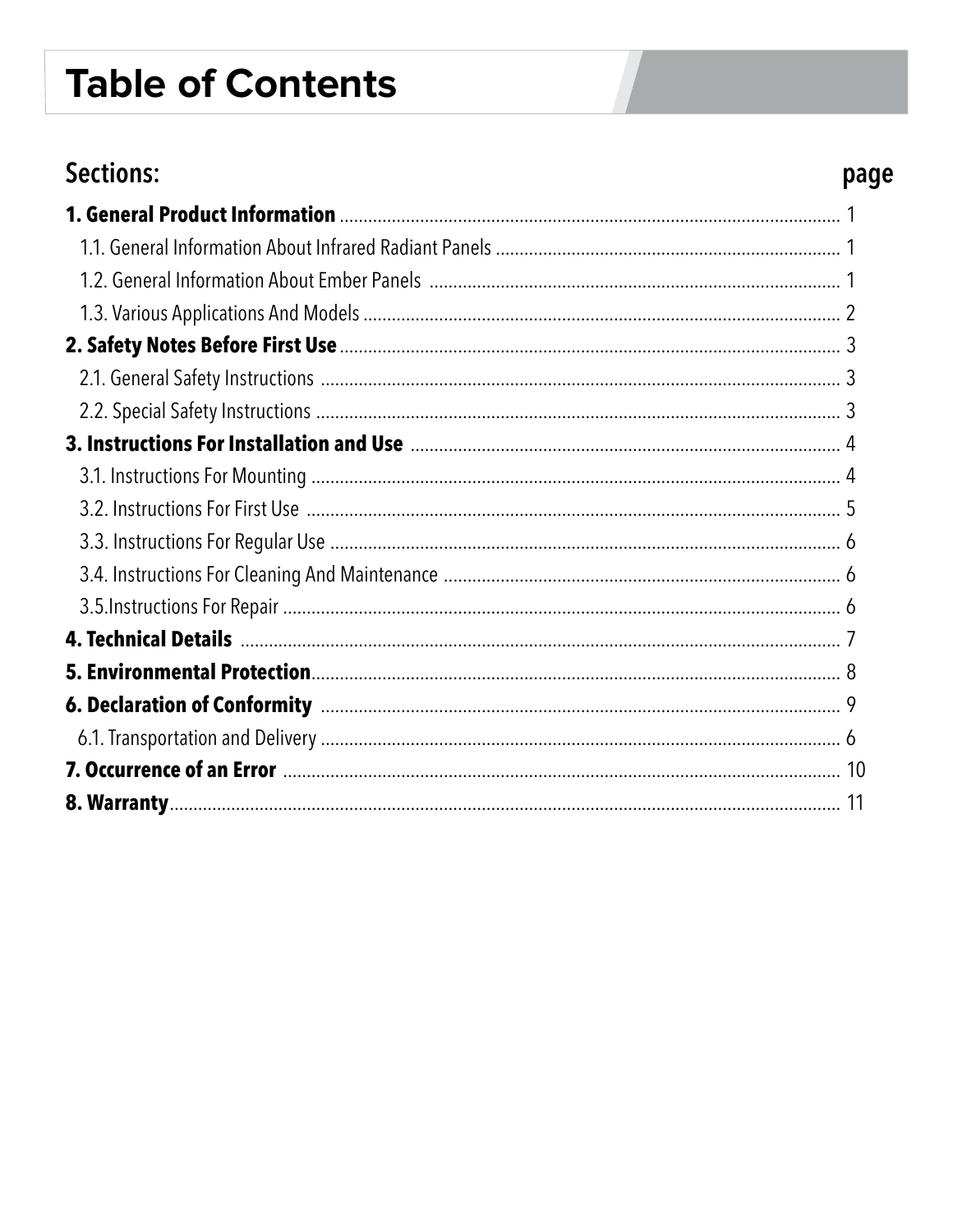Thank you for purchasing an infrared heating panel produced by INFRAPOWER MANUFACTURING LTD., sold by WARMLYYOURS RADIANT HEATING.

THIS VERSION OF THE INSTRUCTION MANUAL HAS BEEN TRANSLATED FROM THE ORIGINAL GERMAN VERSION APPROVED BY TÜV RHEINLAND GERMANY. WE DO NOT TAKE ANY RESPONSIBILITY FOR THE TRANSLATED VERSION. PLEASE ASK YOUR DEALER FOR THE ORIGINAL GERMAN VERSION.

EMBER heating panels operate on electricity. According to this definition, these devices can be dangerous. It is, therefore, necessary to read these instructions carefully before use. If you have questions, we are also happy to help. Keep this manual in the vicinity of the device.

### **1.1 General Information about Infrared Radiant Panels**

EMBER radiant panels are direct heating systems that use the principle of infrared heat radiation. They have very low energy consumption and achieve a pleasant and comfortable indoor climate. The heat conductor is carbon fiber.

EMBER panels convert electrical energy into heat with nearly 100% efficiency. A special coating on the surface is optimized so as to achieve maximum heat dissipation in the wavelength range from 7 to 10 um.

EMBER radiant panels heat a room just as the sun warms the earth. EMBER brings this infrared heat into your home, minimizing your heating costs. The panels also have a healthful effect on the human body. The heat has a positive effect on the human heart, especially for the elderly, children and newborns. It also has a very effective impact on people who are restricted in their movement. The use of EMBER panels can improve your overall health.

When the panels are in use, only 80% of traditional heating is needed, because the panels can boost the feeling of warmth in a room. Compared with traditional heating, savings up to 30% can be achieved with EMBER infrared heating panels. In transitional periods, this can rise to 60%.

## **1.2. General Information about Ember Panels**

EMBER radiant panels can be used in different rooms and environments (for each application, see Section 1.3.). Depending on the environment and nature of the desired application, various models are recommended (to find the best model for you, please contact your dealer). For all models and applications, be sure to follow the safety instructions for installation (see Section 3.1.).

EMBER radiant panels heat up in about 5 to 10 minutes. Your room will not feel warmer immediately, because the cold objects in the room (furniture, walls, ceilings, floors, etc.) need to warm up first. Once these things are heated, the warmth will spread throughout the room and you will be able to reduce the length of time in which the heating panel is in operation. Hence, you can save a great amount of energy.

Depending on which EMBER model you have selected, the surface will heat from 176 to 257ºF (80 to 125 °C). All EMBER heating panels are equipped with temperature sensors that regulate the surface of the unit so that they do not overheat.

EMBER heating panels can also be used for different environmental applications. For further details, see Section 1.3.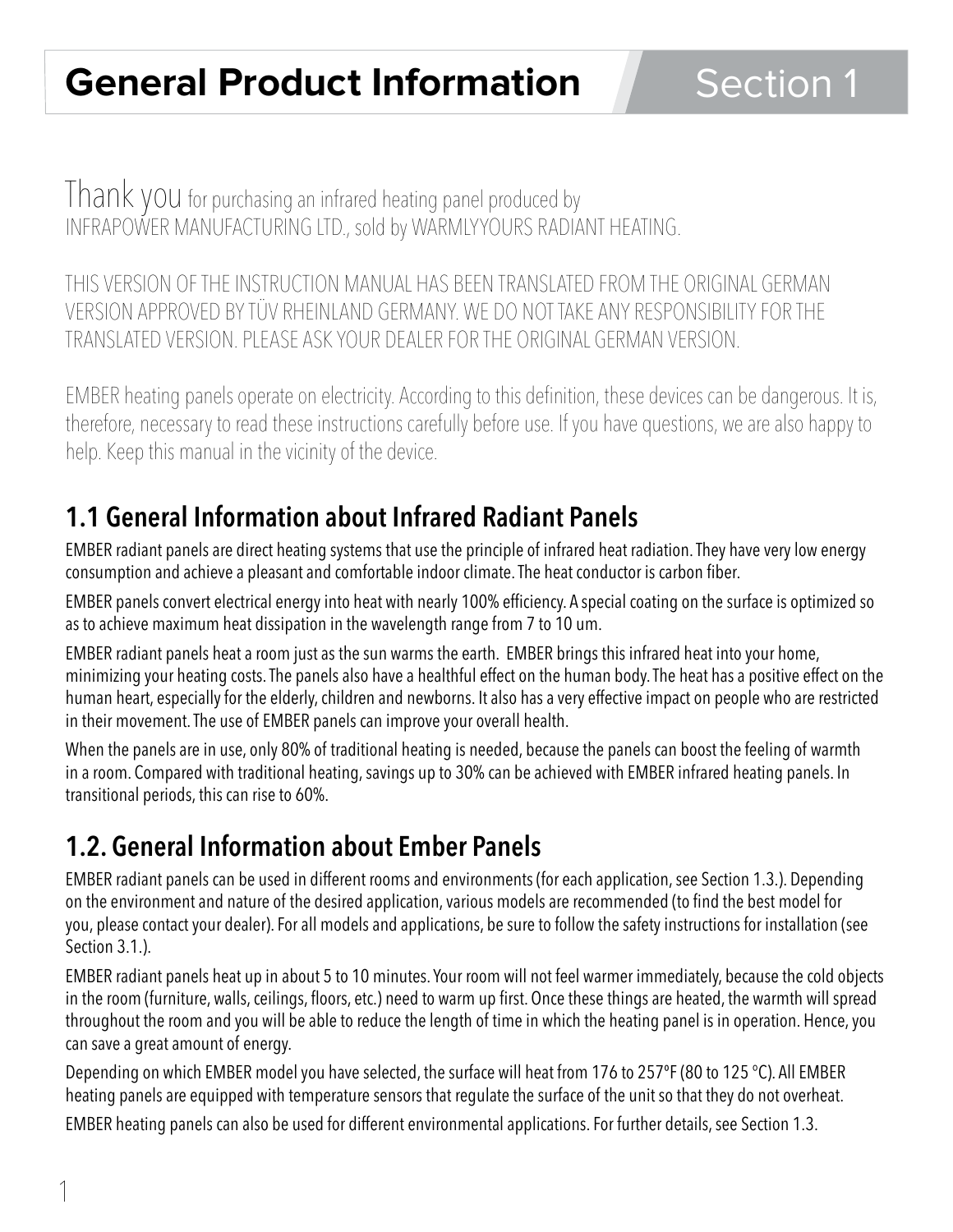### **1.3. Various Applications and Models**

### **1.3.1. Wall Panels**

EMBER wall panels can be optimally used as a supplementary or primary heating system. Due to their thin and light structure and the differences in surface design, the panels are compact and suitable for almost all walls (please see the instructions for installation in Section 3.1.). Depending on the mounting position, EMBER wall panels have a convection heat share of almost 0%. Factory-supplied hardware must be used for ceiling and stand mounting.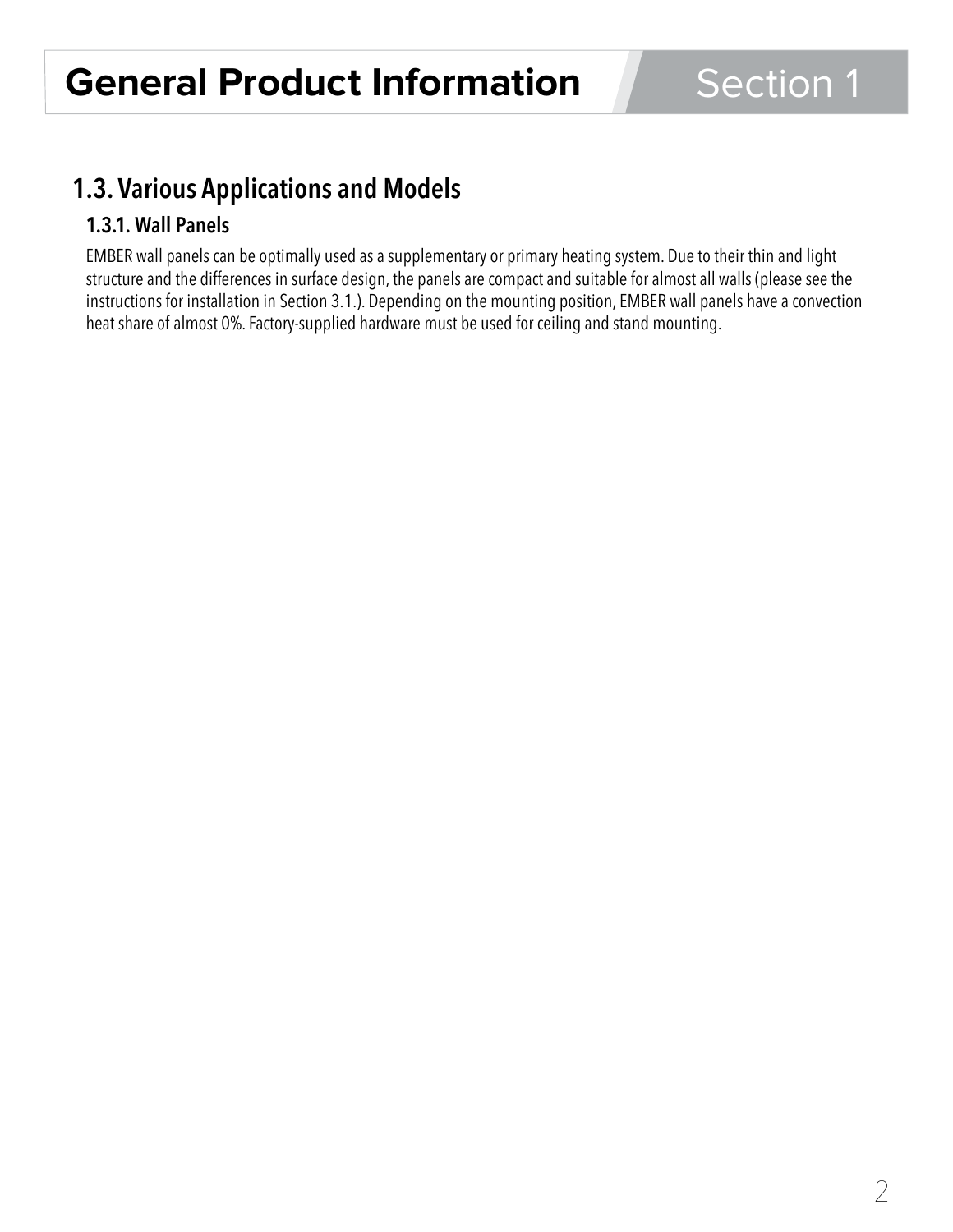### **2.1. General Safety Instructions**

- All EMBER heating panels are only suitable for use as a heating element. Any improper use can present a significant danger to people, animals and the environment.
- EMBER heating panels are not intended to be used by people (including children) with reduced physical, sensory or mental abilities or lack of experience and/ or knowledge, unless they are supervised by a person responsible for their safety or have received instructions on how to use the device.
- All heating panels must be kept away from children. Children should be supervised to ensure they do not play with the device.
- EMBER heating panels are not suitable for use in rain or wet conditions, under water, and for any non-intended use.
- For all EMBER heating panels, please observe the following installation instructions (see Section 3).
- Each EMBER heater has a built-in safety switch that turns off the heating element automatically if it is overheating. By unplugging the unit and waiting for about 10 to 15 minutes, the safety switch is activated automatically and the unit is operational again.

### **2.2. Special Safety Instructions**

- DO NOT COVER. Warning: To avoid overheating, the heater must not be covered. Never cover the EMBER heating panel. This can cause heat buildup.
- The heater is very hot when in use (depending on model, up to 125° C or 257ºF). Contact could lead to serious burns.
- Each EMBER heater is equipped with a power cord and plug. If you desire to operate the unit in a hardwired application, you can operate the heater with a room thermostat. Make sure that nobody can trip over the cable. Protect the unit from overloading the circuit breaker, and operate the equipment only as specified on the nameplate.
- Do not use the EMBER heating panel if the power cord or plug (optional) is damaged. This should be checked before each use. Do not drag or tear the main cable. Do not scrub the cable, and do not clamp the cable. Neither the cable nor the plugs (optional) may be repaired or replaced. In case of damage, contact the manufacturer or distributor.
- Never dip EMBER heating panels into water or put them in water. Also, people should never touch the heating element while they are in the bathtub or shower. Do not use this device near a bathtub shower or swimming pool.
- The Glass and Mirror heating panels can only be operated in a permanently mounted position (for more information on mounting, see Section 3.1.).
- In case of damage to the heating panel or the circuit cable, immediately disconnect it from the circuit. (For further information about the warranty process, see Section 8).
- To prevent damage and accidents, never open the device (see the detailed information described in Section 3.5.). If the device is opened, warranty and liability claims are not approved.

The surface of Ember® glass panels consist of 1/4" (6mm), specially-treated, tempered safety glass (ESG). This glass is much more durable than conventional glass, and is designed for significantly higher impact forces and high temperature use. If the safety glass gets damaged, it shatters into many small, blunt edged pieces, to minimize the risk of injury.

Please note, when choosing an installation location for the product, that a very small percentage of toughened glass products like these can exhibit "spontaneous breakage", or shattering of the glass. This can occur at any time, even when there is no visible damage to the surface. Because of this possibility, please choose an installation location where it can pose no danger to people or nearby objects if breakage does occur.

#### **ATTENTION: Avoid any kind of load on the glass itself, especially directly on the edges.**

Do not lean the glass panel against anything, or lean anything against it.

If testing the unit before mounting, please lay the product on a flat surface, with the glass facing up. Do not operate the unit in this position any longer than necessary, and only do so to verify proper operation.

Do not operate Ember glass or mirror panels when they are placed on their edge.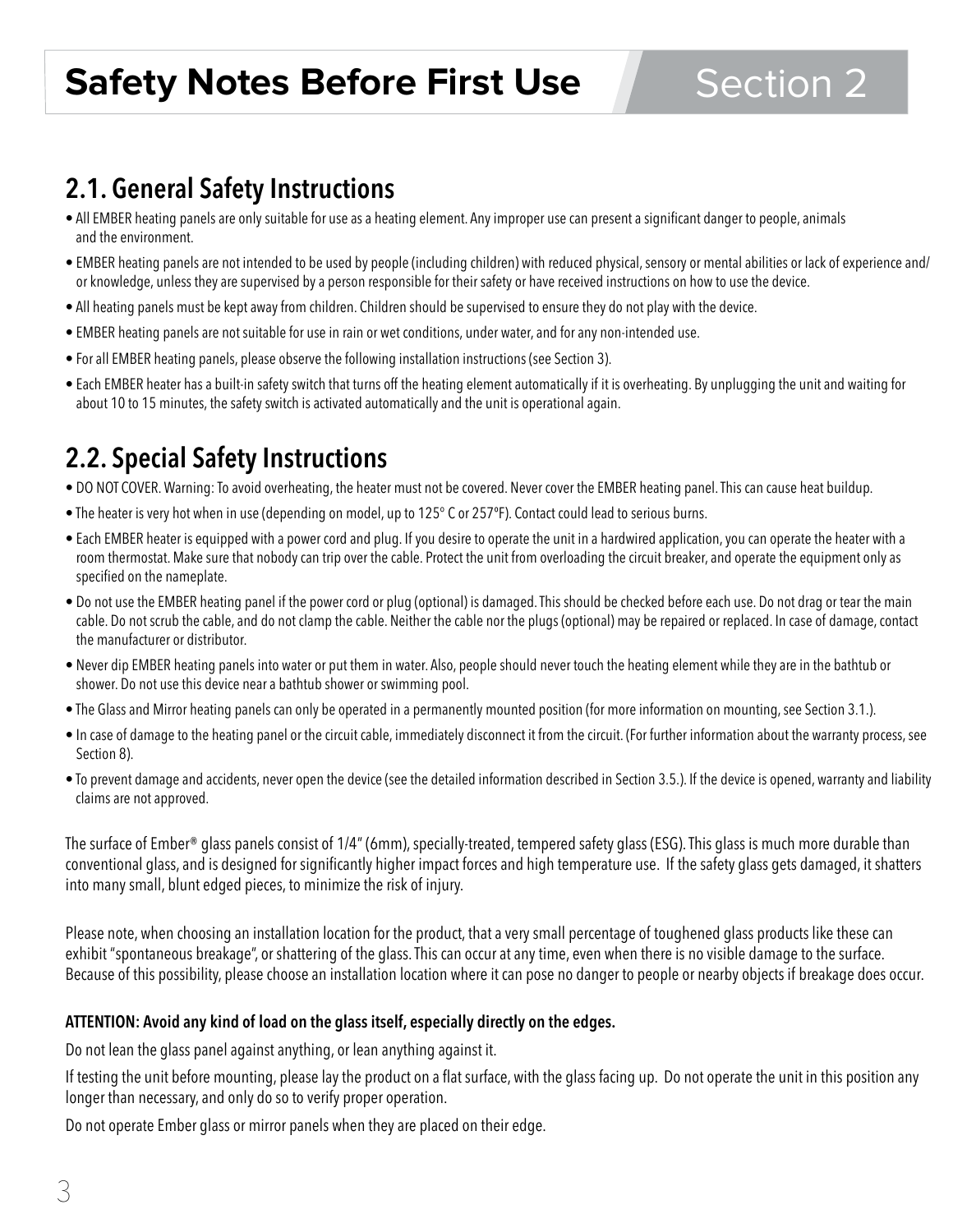# **Instructions for Installation**

### **3.1 Instructions for Mounting**

EMBER panels must be mounted with the supplied original mounting hardware. Please see the mounting instructions included in the panel packaging. For panels that are used without the original mounting hardware, the warranty, liability and consequential damages are void.

EMBER panels must only be used in the manufacturer-related frames.

For panels that are used without the original frame, the warranty, liability and damages are void.

### **3.1.2. General Instructions for Mounting**

Depending on the desired application (see Section 1.3.), different types of installation are provided. All EMBER panels come with original mounting hardware (aluminum profiles at the backside of the panels and screws for wall-mounting are enclosed).

- Make sure that the unit is not powered on during assembly. During installation of the unit, also make sure that the heating panel is not in the "ON" position.
- Do not make any holes in the heating panel. If holes have been made for any reason, do not operate the device. Please contact the manufacturer or dealer from whom you purchased the product.
- To ensure a quick and easy installation, use the enclosed mounting template and follow the instructions for installation as described in detail.
- If the device is installed in children's rooms or rooms accessible to children, make sure that the device is mounted at least 4 feet above the floor.
- DISTANCE TO BACKSIDE: EMBER panels output convection heat (not infrared radiation) at the backside only. Make sure that the distance from the wall to the back of the heating panels (metal/aluminum plate) is at least 1 inch in order to ensure ventilation. This distance is always provided when you use the standard mounting hardware. If you use a different mounting system than the original, warranty as well as liability for consequential damages is void.
- DISTANCE TO FRONTSIDE: EMBER panels send out infrared radiation only on the front side. Make sure that there is a minimum distance of 10 inches between the front of the panel and any objects.
- Do not mount the heating panel near a shower, tub or swimming pool. Make sure that the heating panel cannot be touched by any person who is in the bath or shower. In case of installation in wet rooms, the installation must be done by a licensed electrician.
- Never mount the heating element in front of or immediately below a socket.
- If the unit is being used with a plug, make sure that the plug is accessible after installation of the panels and, if needed, can be immediately disconnected.
- If the heating panel is integrated in a permanent electrical installation or connection, a correctly sized circuit breaker is needed. This connection has to be carried out by a qualified professional.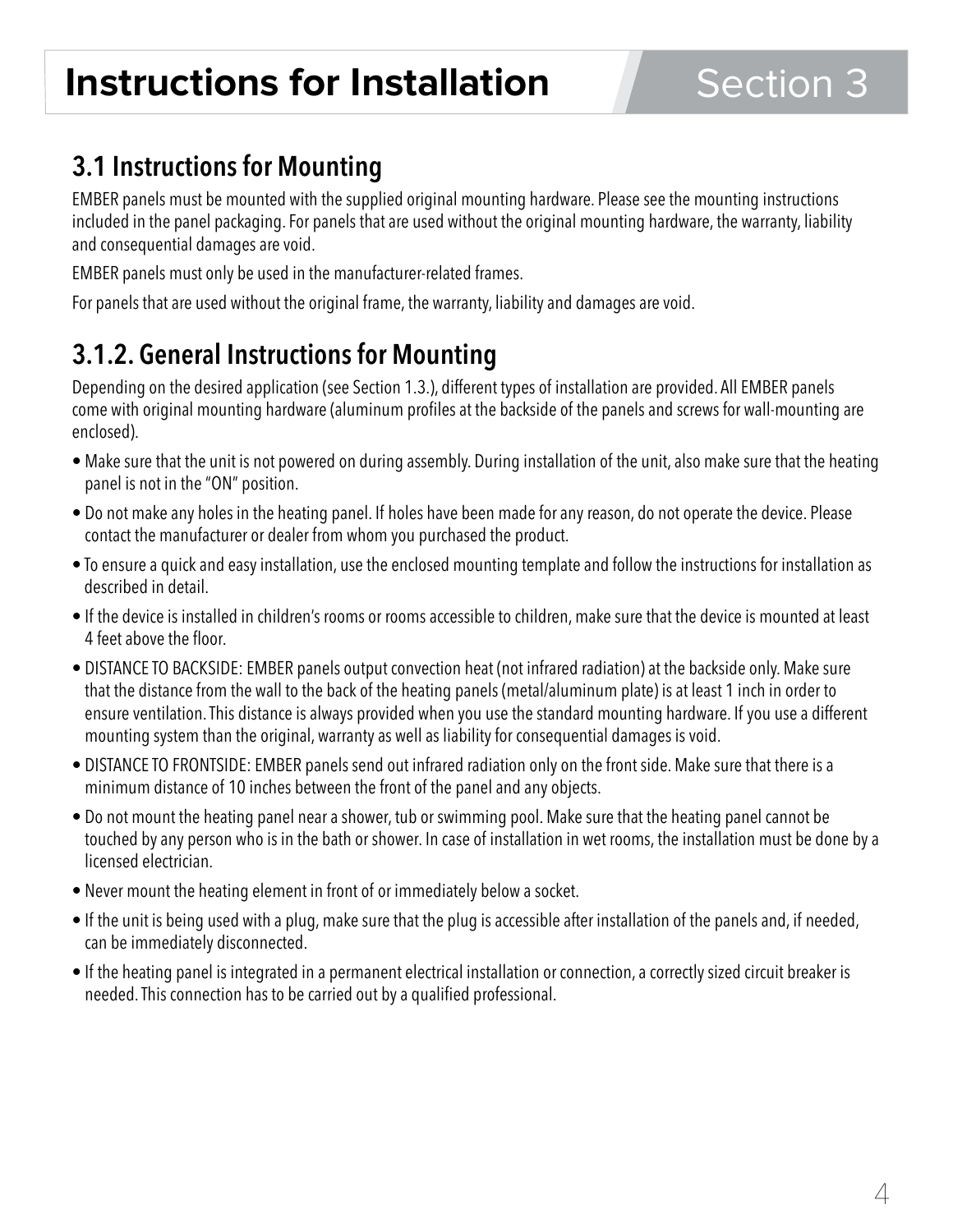# **Instructions for Installation** Section 3

### **3.1.3. General Information on Positioning**

With infrared radiation, improper positioning can result in certain areas of space in a room experiencing a "shadow" effect (similar to a cloud passing between you and the sun). To prevent shadow effects, the optimal positioning of your infrared heater will mean that there are no objects between the heater and the area that is to be heated. For detailed information about optimal positioning, please consult your dealer where you purchased the EMBER panel.

### **3.2. Electrical Connection (Hardwired)**

If the Ember plug is removed, a hardwired panel can be controlled, via a permanent connection, to a suitable room thermostat. Please refer to the instructions of the room thermostat for proper connections.

**Attention**: If the power cord of the unit is damaged, it must be replaced immediately.

Fix mounted thermostats should be mounted next to the heated room's entry door at 4' or 1.3m height from floors. An alternate location is on an interior wall, not subject to direct sunlight. The thermostat should not be installed within 3 feet of the EMBER.

Power the thermostat with a GFCI Protected Circuit.

The device is connected with the supplied connector to a junction box supplying the AC power supply. If a longer cable is required, it can be replaced by longer one, 18 AWG or larger.

#### **Heating**

A hardwired heater can be controlled by an externally mounted thermostat.

#### **Grounding**

The heater is for use with 120 volts. The green-yellow grounding of the cord must be connected to a permanent ground inside the junction box.

**Attention**: All permanent electrical connections must be done according to local electrical codes and be done by a licensed electrican.

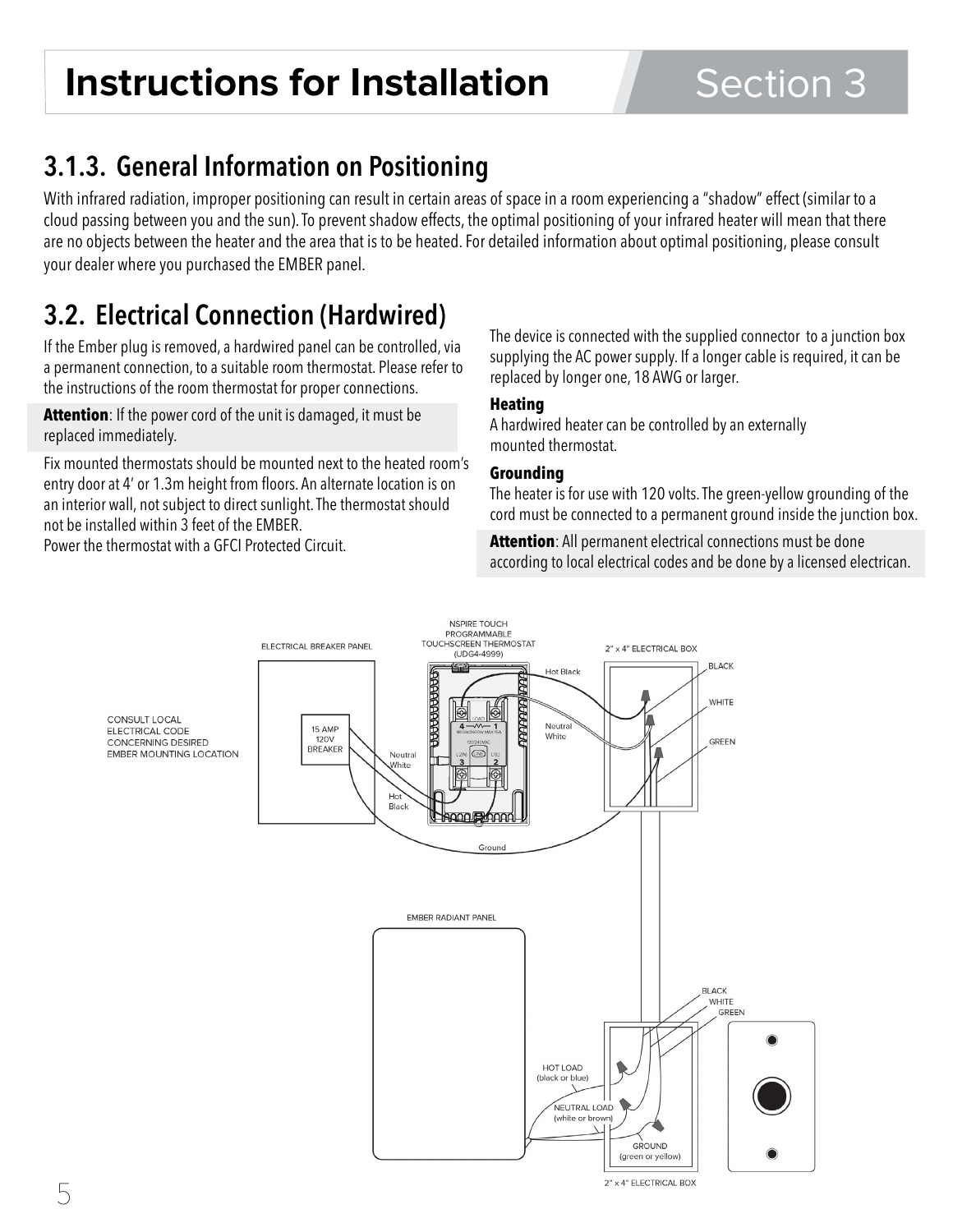### **3.3. Instructions for First Use**

- Note that section 3.1 mentioned instructions for assembly.
- If you have a plug-in model, now connect the heating panel to a perfectly placed and installed pair of sockets (note the instructions mentioned above for safety).
- Now the heating panel can be put into operation. The startup heating time is approximately 5 to 10 minutes. Your room will not feel warmer immediately, because the cold objects in the room (furniture, walls, ceilings, floors, etc.) need to warm up first. Once these surfaces are heated, the warmth will spread throughout the room and you will be able to reduce the duration of time in which the heating panel is in operation.

### **3.4. Instructions for Regular Use**

- Do not place any clothing or other similar items on the heating element (FIRE DANGER). A sign is mounted on the front of the panel and must not be removed.
- When heating up or cooling down, the expansion and contraction of the heating panels can cause minimal noise. This is normal.
- The heater is very hot in use. Contact could lead to serious burns.
- All EMBER heating panels are equipped with temperature sensors that regulate the surface of the unit and prevent it from overheating.
- If you do not use the heating panel for an extended period of time, it is advisable to unplug the plug-in units.
- The surface of the heating panels should be kept clean. Please refer to the instructions in Section 3.4.

### **3.5. Instructions for Cleaning and Maintenance**

EMBER panels do not require any maintenance. If you find any irregularities, unplug the power cord immediately and contact your dealer, from which you purchased the panel.

To achieve the best results when cleaning, follow these steps:

- Before cleaning, power off the unit.
- The heater is very hot during use (depending on model, up to 125° C or 257ºF, BURNING DANGER). Before you clean the heating element, let it cool down for about 10 to 15 minutes.
- Do not immerse the heating panel in water or spray it off. Never use a wet cloth. Clean with a duster or slightly dampened cloth. Make sure that the heating element is completely dry before powering on the unit.
- Do not use abrasives or other harsh cleaning products or rough cloths.

## **3.6. Instructions for Repair**

- In case of irregularities with the devices, always contact your dealer. Do not repair them yourself.
- If a malfunction occurs, immediately disconnect the power. Do not use, or stop use immediately, if the unit is damaged, especially if the line cord, housing or heating panel itself are affected.
- In addition, we ask you to carefully read the details in Section 8 about the processing of warranty claims.
- Never remove the label or the warning sticker. The data on the nameplate are important for the warranty.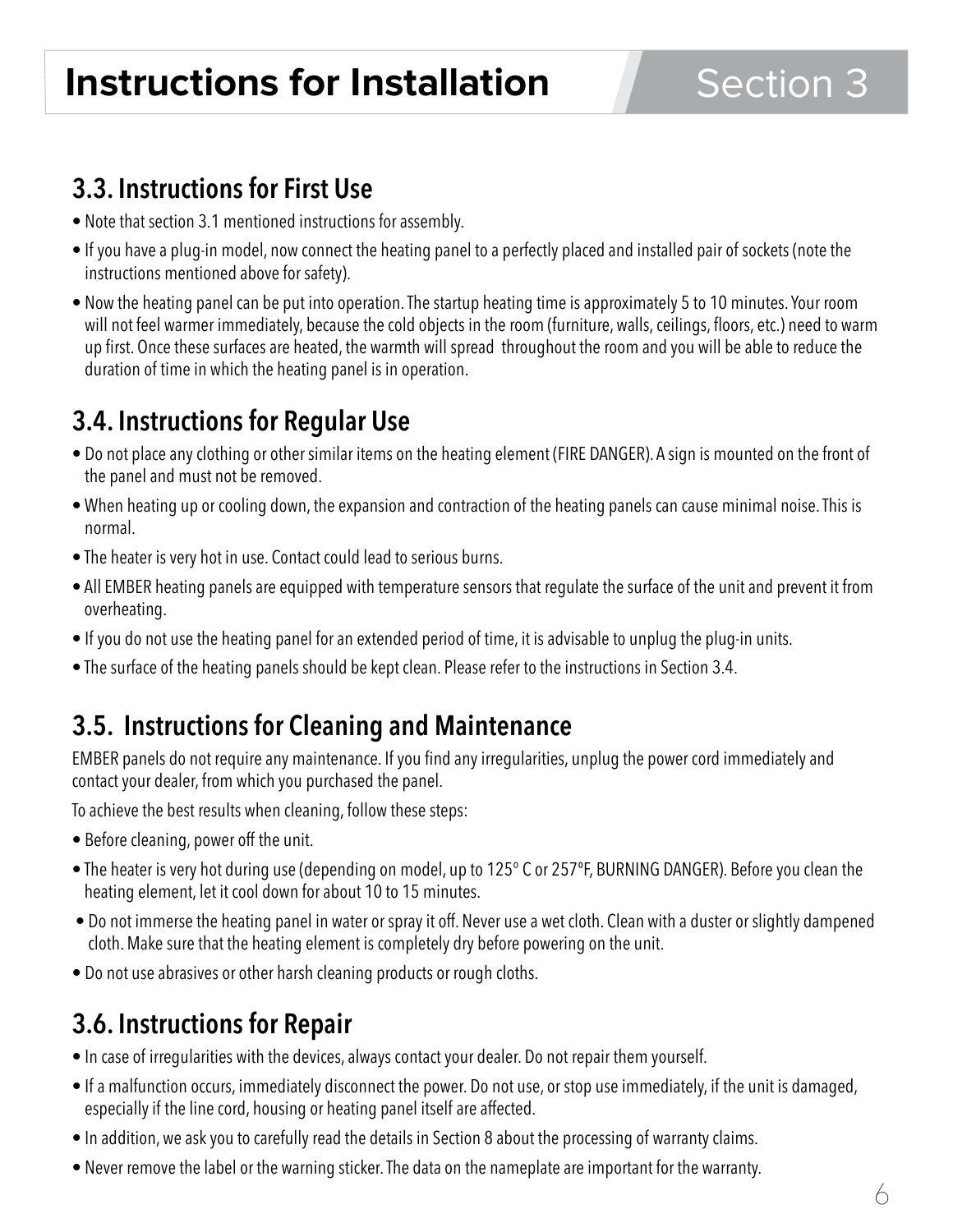### **4. Technical Details**

The following information provides general information applicable to the EMBER radiant panel line. Please find additional information about performance, size and surface temperature on the sticker located on the back of the panels.

Ember mounting methods vary, please see the mounting instructions for your unit, which are included in the Ember packaging.

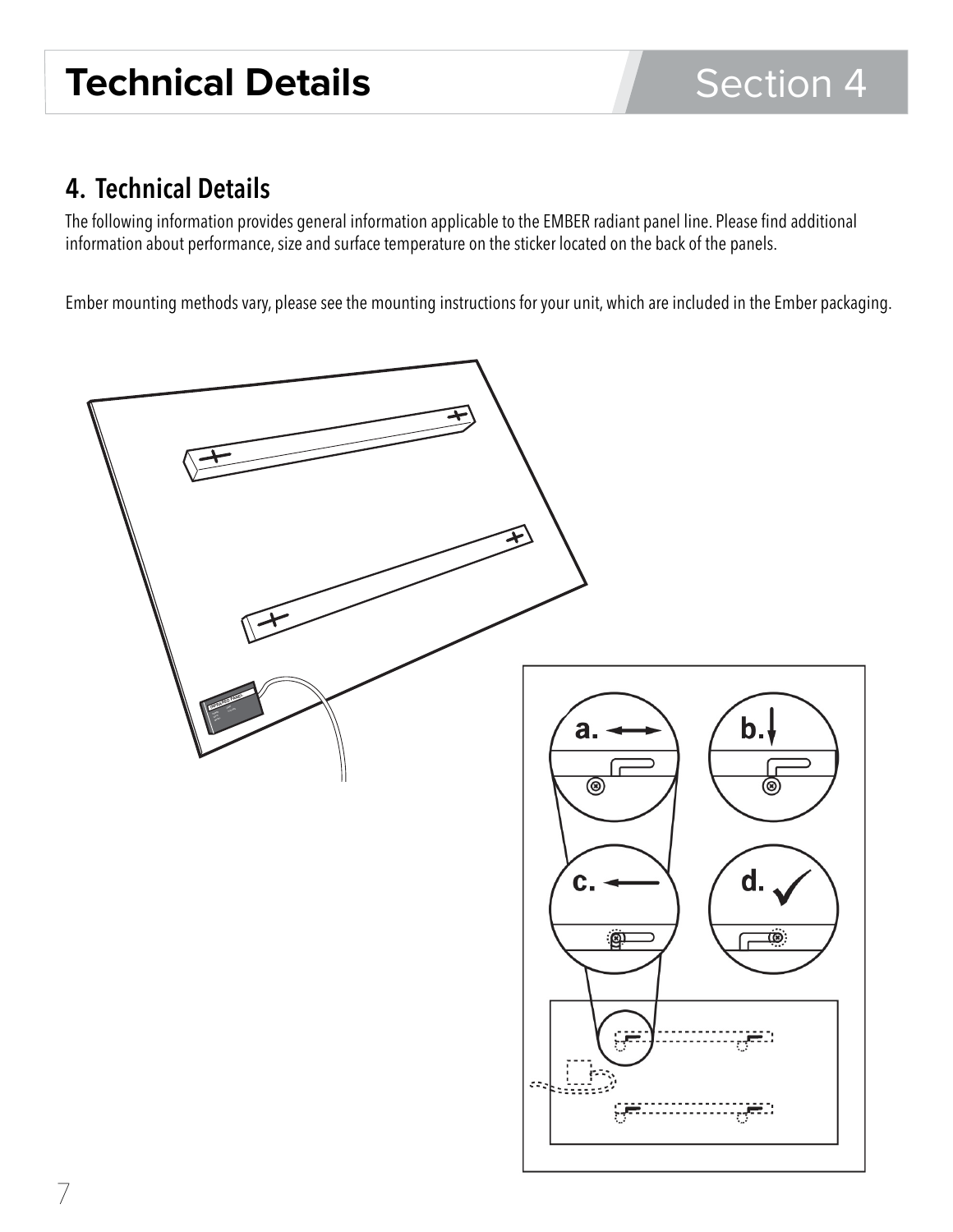# **Environmental Protection**

# Section 5

### **5. Environmental Protection**

Please note the following guidelines for disposing of packaging materials:

- Packaging material made of cardboard can be recycled.
- Keep plastic foils or packaging out of the hands of children. Please recycle the protective film properly.
- The heater, or parts thereof, may not be disposed with normal household waste, but must be taken to a collection point for recycling of electronic and electric devices. The symbol on the product, on the packaging and on this manual indicates this.
- By recycling, you make an important contribution to protecting our environment. Please ask for details at your local authority or the appropriate disposal location.

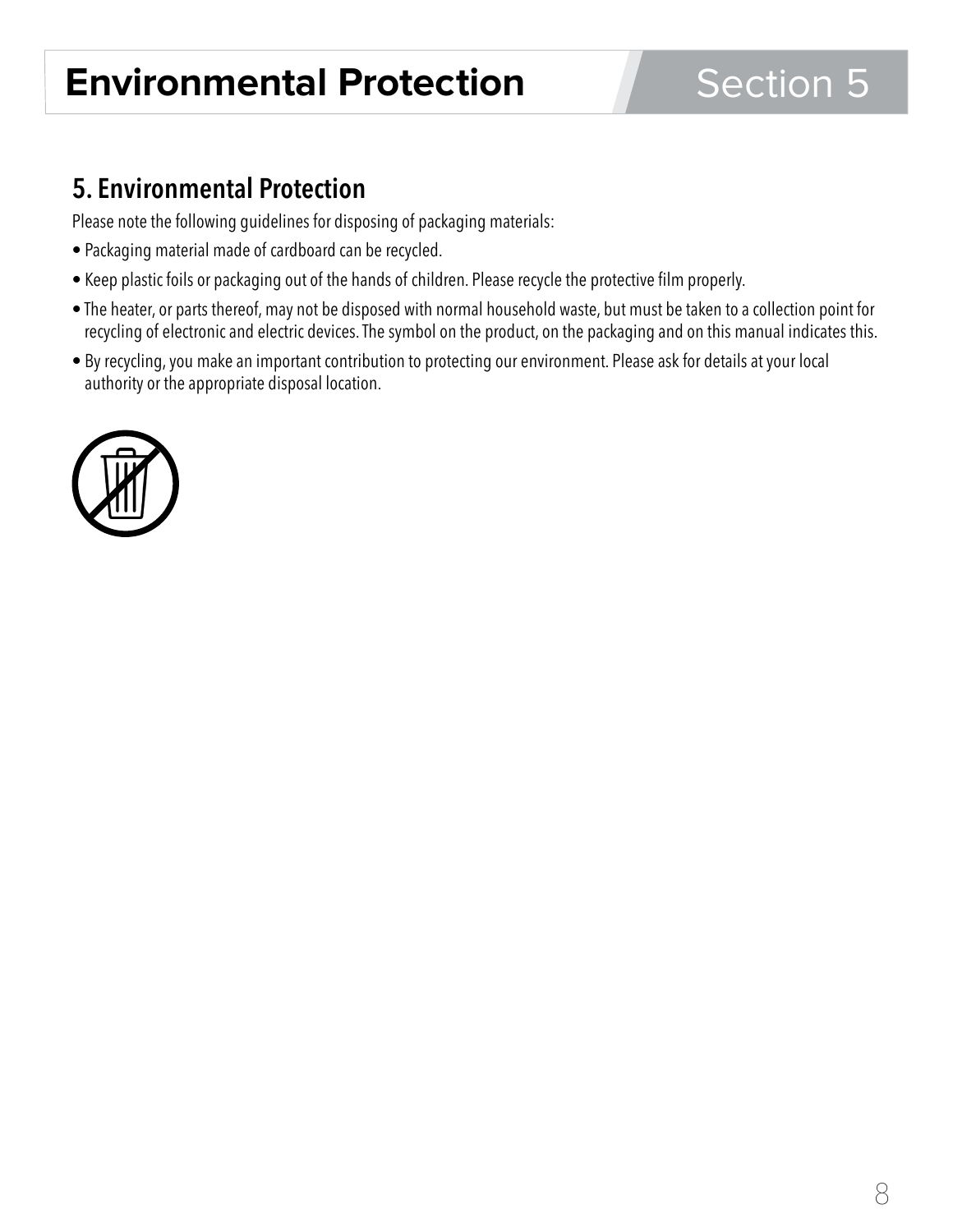# **Declaration of Conformity** Section 6

### **6. Declaration of Conformity**

We hereby declare that the heating panel to which this declaration relates, is compliant with the following guidelines and standards:

| UL 499:2005 R3.11            | <b>EN60335-1</b>    |
|------------------------------|---------------------|
| CAN/CSA C22.2 No. 60335-1-11 | <b>EN60335-2-30</b> |
| CAN/CSA E60335-2-30:2001     | <b>EN50366</b>      |

### **6.1. Transport and Delivery**

Each individual heater element is, after final testing, packaged securely in suitable boxes and shipped. In order to provide redress for damage during transit, we ask that you unpack the heating panel in the presence of the delivering carrier in case you notice damage on the corresponding transport document or packing slip.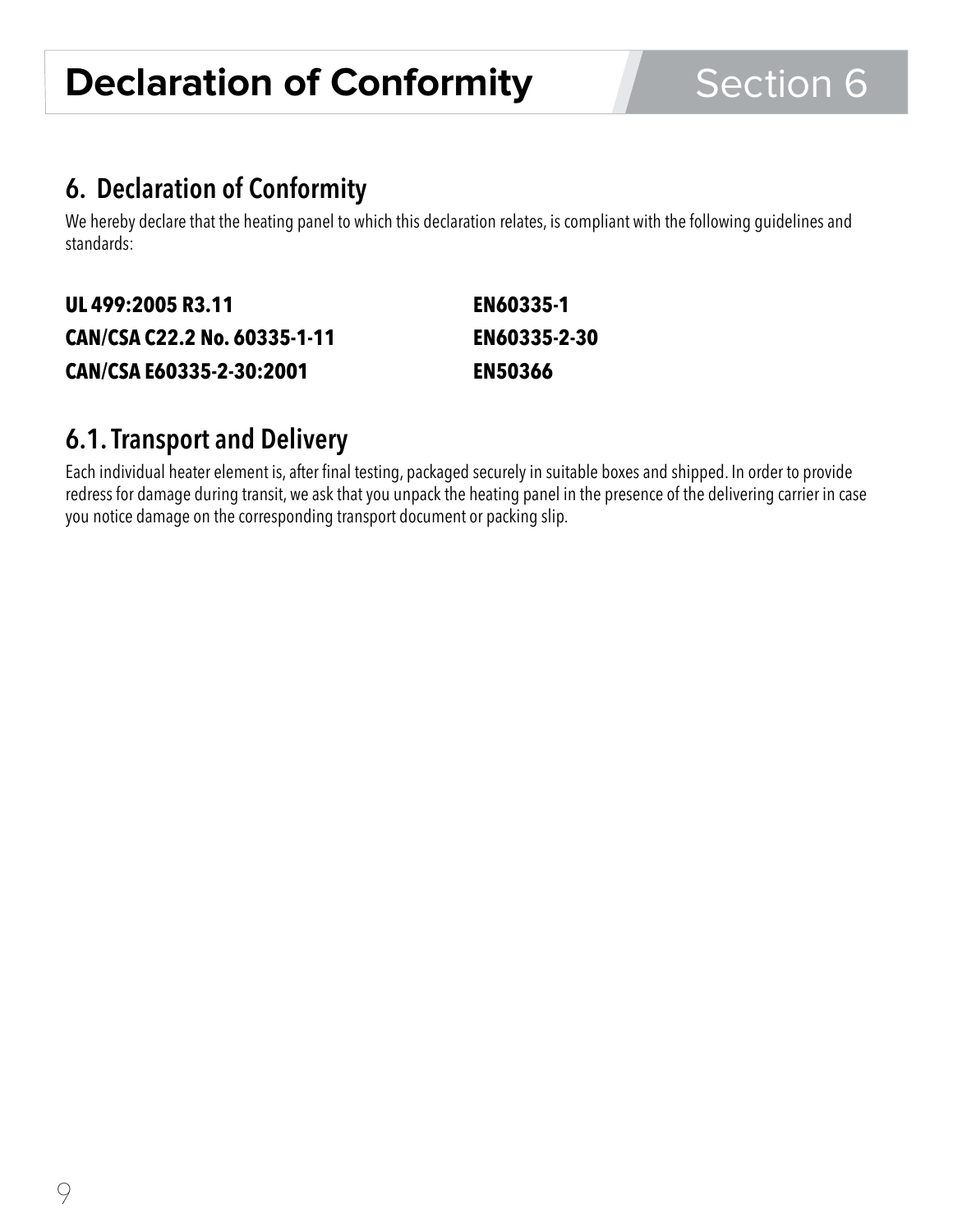### **7. Occurrence of an Error**

Dear Customer,

Thank you for choosing a product from WARMLYYOURS RADIANT HEATING. Should there be an issue with your device, we ask you to first contact the dealer from which you purchased the device. Should the problem not be solved in this way, please send your device back to the dealer and enclose the following warranty card.

- WARMLYYOURS provides on all EMBER radiant panels a 5-year warranty, from the date of purchase. Proof of purchase is a guarantee slip.
- Excluded from the warranty are external optical defects, beyond the damage caused by improper installation or faulty handling, or removed or obliterated serial numbers or mechanical damage.
- Repairs by unauthorized third parties voids the warranty claim.
- The warranty covers the repair or replacement of the defective part. Labor is not included.

Please call WarmlyYours at 800-875-5285 for 24/7 troubleshooting assistance.